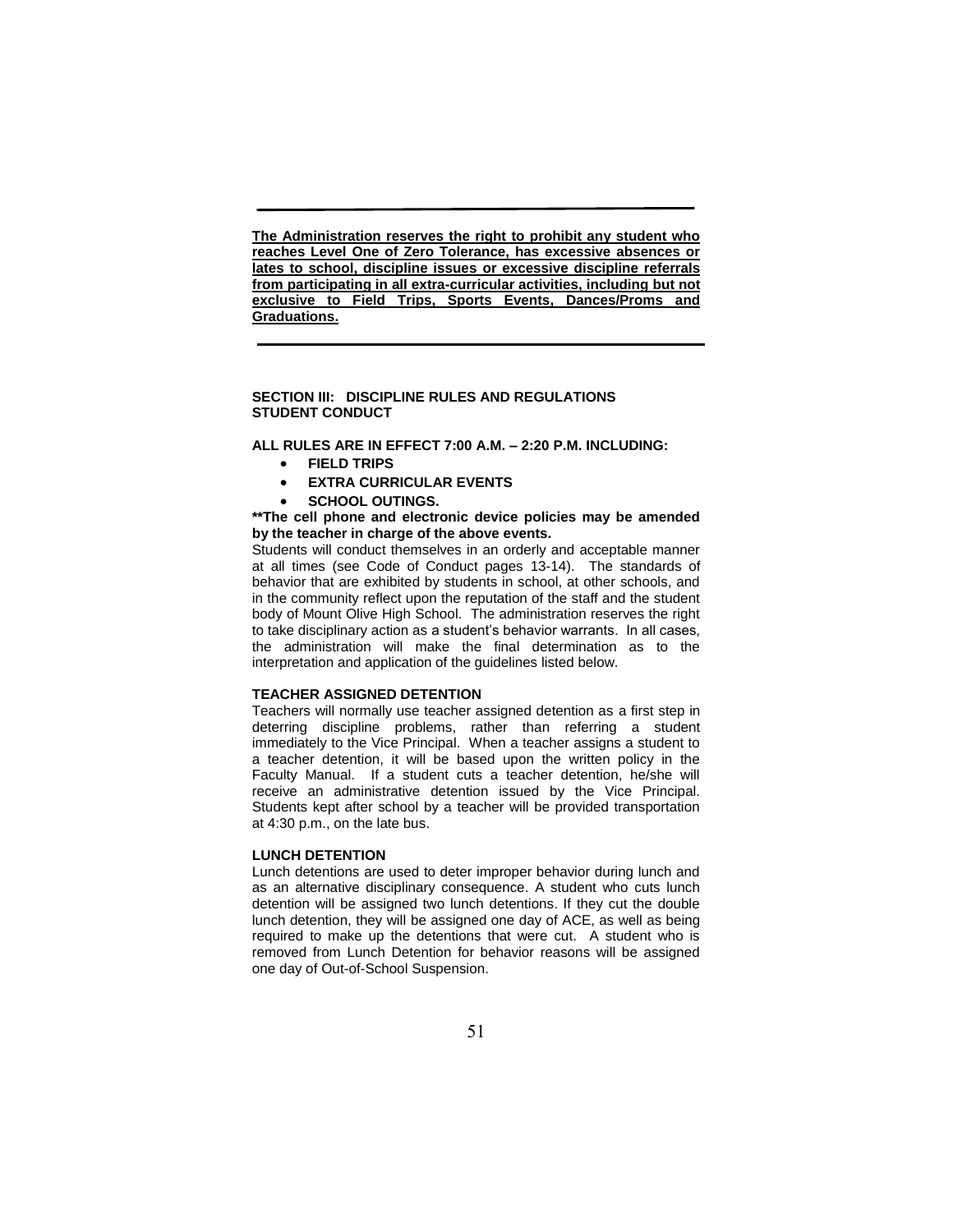## **ADMINISTRATIVE DETENTION**

Administrators at the high school may assign administrative detention as an early deterrent to unacceptable student behaviors. Students kept after school for administrative detention will be provided transportation at 4:30 p.m. If a student cuts administrative detention, he/she will receive double (2) Administrative Detentions. If a student cuts either of these detentions, he/she will be assigned a day of ACE, as well as being required to make up any detentions he/she may have cut. A student who is removed from Administrative Detention for behavior reasons will be assigned one day of Out-of-School Suspension. Cell phones are not to be used or visible in Administrative Detention, and their use will result in one day of ACE and removal from the administrative detention. The same is true for electronic devices.

Administrative Detention will not be changed to lunch detention unless a student has early dismissal from school on a regular basis - VoTech, Challenger Program etc.

## **ALTERNATE CLASSROOM ENVIRONMENT (ACE) PROGRAM**

This program helps reduce the number of Out-of-School Suspensions and allows the student to receive remediation in school while simultaneously being disciplined for unacceptable behaviors. They will remain in the ACE area for the entire duration of their suspension (including lunch) and are required to obtain assignments from their classroom teachers prior to reporting to ACE. The rules and regulations for ACE are as follows:

- Students must be prepared with books and a completed ACE worksheet detailing assignments; if not prepared, an additional day of ACE will be assigned. Unprepared students will return to class and must makeup 2 days in place of the one missed.
- Students are required to do their work and to be respectful to the ACE instructor. They are not permitted to use their phones, talk, sleep, or eat (other than during unit lunch).
- Students will be allowed one supervised break in the morning and one in the afternoon.
- Students breaking any rules will get only one warning from the ACE supervisor, and then, upon the second violation, students will be sent to an administrator for a consequence. Upon the third violation, the student will be removed from ACE, sent home as a cumulative absence for non-participation and repeat the ACE the following day.
- Students arriving late to school will be rescheduled. Students present in TAG and assigned ACE and not in the room by the beginning of first block will have a day of ACE added.
- Students refusing to go to ACE will be automatically suspended from school.